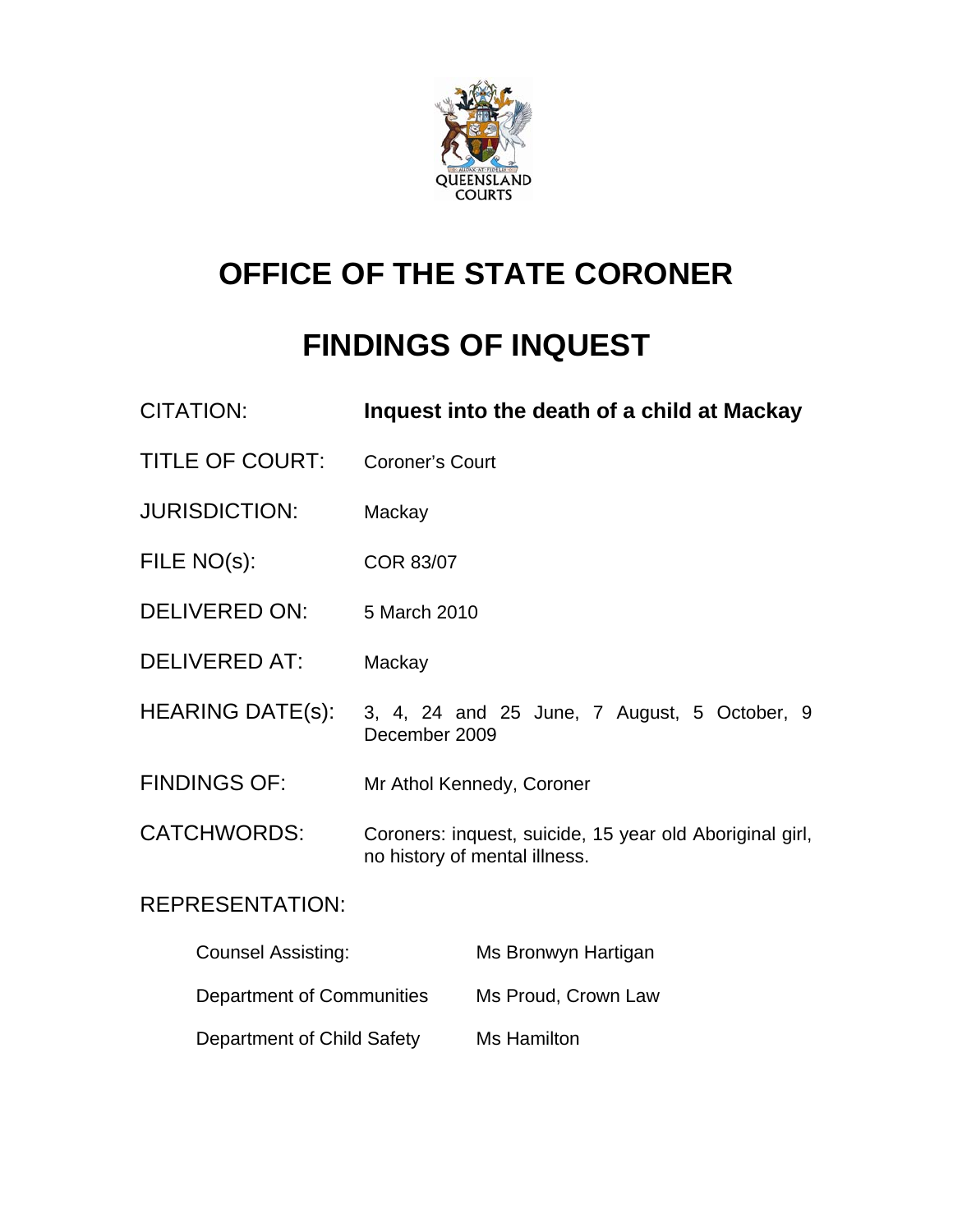#### **INTRODUCTION**

This is the inquest into the death of a child at Mackay who was born on 10 November 1992 and who died on 29 November 2007. She was just 15 years old.

#### **JURISDICTION**

As the child died in 2007 the relevant legislation is the *Coroners Act 2003* ("the Act").

The Act requires a coroner to investigate certain reportable deaths and sets out how coroners are to go about this task, including the holding of inquests and how they are to be carried out.

A Coroner's Court is not bound by the rules of evidence but may inform itself in any way it considers appropriate.

Section 39 of the Act relates to incriminating evidence and on occasion I advised certain witnesses that anything they said was not admissible against them in any other proceeding. I considered this to be most important in this inquest because a number of the witnesses were young indigenous people who had reason to be unhappy with police and courts. I believe that this advice was taken by the witnesses and as a result I believe that most witnesses gave full and frank evidence which may not have been so forth-coming without the advice.

Overall I was impressed by almost all the witnesses who, I believe, tried their best to recall the relevant events.

Section 45(2) states that a coroner must find: who the deceased was

 how, when and where the person died and what caused their death

The child's death was a reportable death because she died "a violent or otherwise unnatural death". (see section 8(3)(b)).

Coroners are not to make findings that a person is guilty of an offence or civilly liable but may make comments on ways to prevent deaths from happening in similar circumstances.

A written copy of my findings will be given to all parties represented at the inquest.

#### **CHILD DEATH CASE REVIEW**

As a result of the child's death the then Department of Child Safety conducted a "Child Death Case Review", the purpose of which is "to review departmental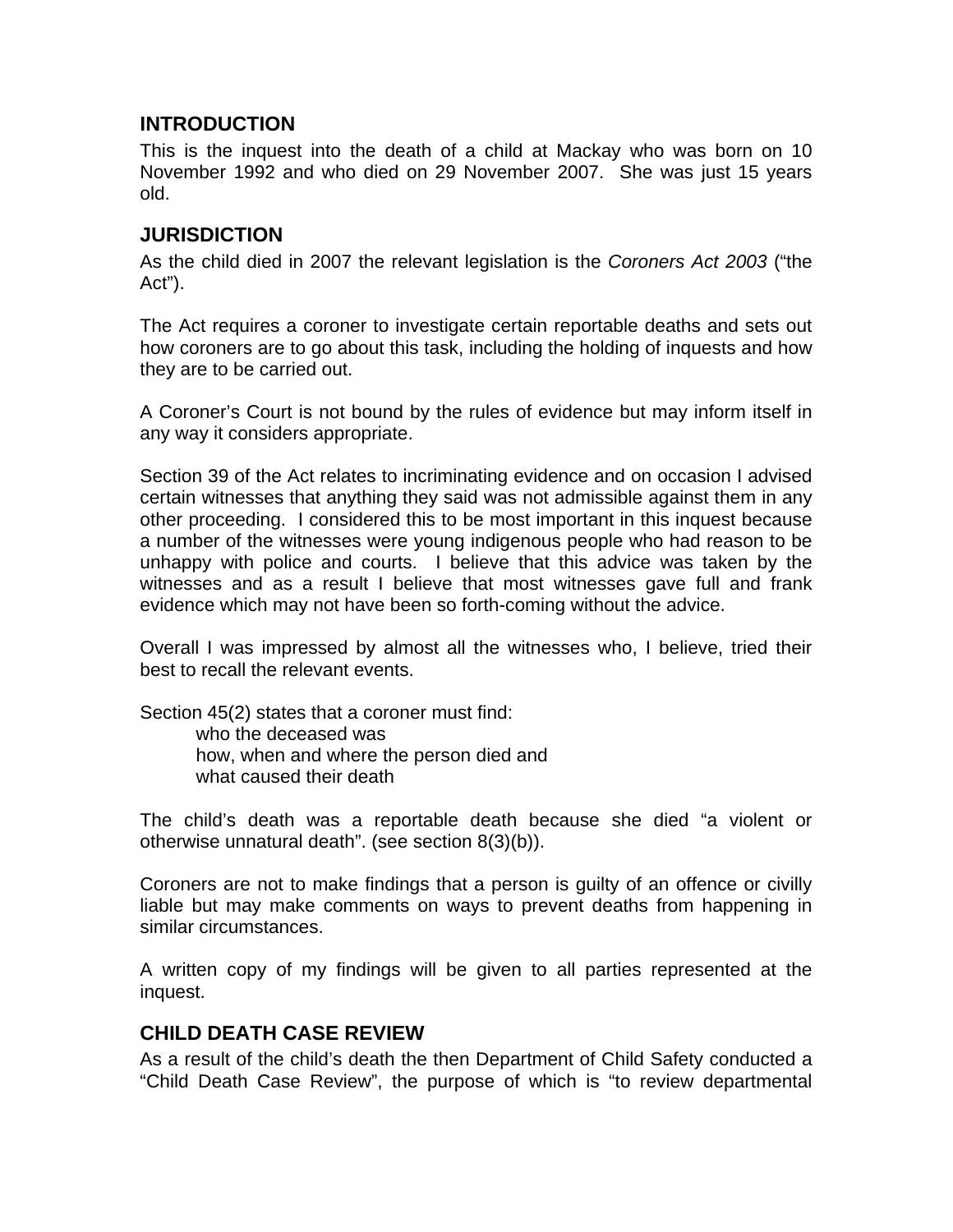involvement with a child where the child has died and was known to the department within the 3 years prior to her death".

The Review was completed on 30 April 2008.

To quote from the Executive Summary on Page 1

*"The department's involvement with the subject child and her 5 siblings was significant and involved at least five Child Safety Service Centres. Much of the intervention related to sibling 1's substance abuse and the parents' inability to manage his errant behavior and their own substance abuse issues."* 

*"The step father was transient and even though the subject child's mother and step father were separated at times, the subject child's whereabouts were often unknown to the department as she resided between the maternal grandmother, the mother, and her step father who was the primary carer for her siblings. The review found that the step father's transience and uncertainty relating to the subject child's whereabouts impacted on the department's service delivery and inevitably resulted in failure to engage the subject child with support services in the Intervention with Parental Agreement case."* 

*"From 7 March 2005 to 29 November 2007 three Child Safety Service Centres had direct involvement with the subject child. A protracted case transfer process between Child Safety Service Centres also contributed to the lack of progress in the Intervention with Parental Agreement case."* 

And on Page 2

*"The review found that contextual factors existing at the Child Safety Centres and factors relating to the step father's transience resulted in a case transfer that failed to engage with the subject child."* 

At para 6.36 on page 32 it states

*"It noted that all the subject children had been interviewed except for the subject child and that the 2 older children were engaging in risktaking behaviours and were therefore children in need of protection.*  It's noted that there was a parent willing and able to care for the *younger children but unable to care for the older children due to their "complex and challenging behaviours"."* 

The "parent" was the step father.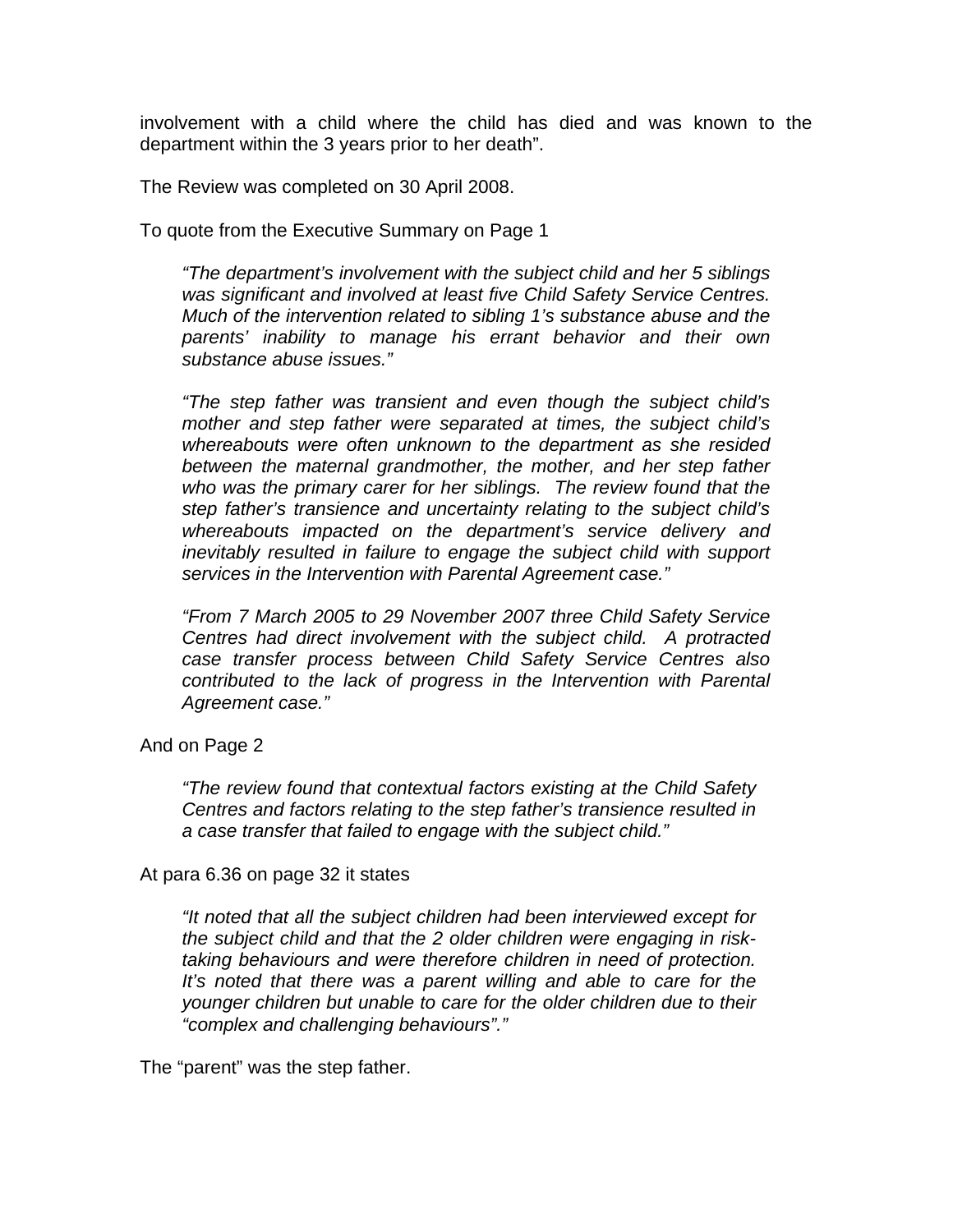At para 6.39 on page 33 it records that on 13 October 2006

*"The step father asked the child support officers to talk to the subject child (aged 14) because she was engaging in paint sniffing as well."* 

The purpose of referring to the Child Death Case Review is not to try and apportion blame to the Department of Child Safety but rather to demonstrate that such a review was conducted and that in reality the Department, for a variety of reasons, "failed to engage with the subject child."

The deceased appears to have led a very transient life-style. Her whereabouts was often unknown, at least to the Department, and as a result of her transience and other factors it could not be said that she lived a "normal" life or life-style.

#### **PRE-INQUEST CONFERENCE**

A pre-inquest conference was held on 23 February 2009. It was presided over by Coroner Risson and Ms Bronwyn Hartigan of counsel appeared on that day as counsel assisting the Coroner.

At that conference Ms Proud from the Crown Solicitor's Office appeared instructed by the Department of Communities and Ms Hamilton appeared on behalf of the Department of Child Safety.

The deceased's mother appeared on this and all other occasions. (she sat at the bar table but did not, normally, cross examine witnesses herself although on occasion she asked Ms Hartigan to do so on her behalf.)

Ms Hartigan submitted that there were three possible factors which needed to be investigated as follows:

- an argument between the deceased and a male person who were both drinking in a park near her residence on the night she died;
- an alleged rape of the deceased; and
- possible conflict between the deceased and another girl over a boy.

The third issue was not proceeded with.

It was decided that neither the Department of Communities nor the Department of Child Safety need appear further.

The first day of evidence was set for 3 June 2009 by which time I had taken over conduct of the Inquest.

Most of the oral evidence was heard on 3 and 4 June 2009 but the inquest was adjourned to several other days, mostly for short appearances.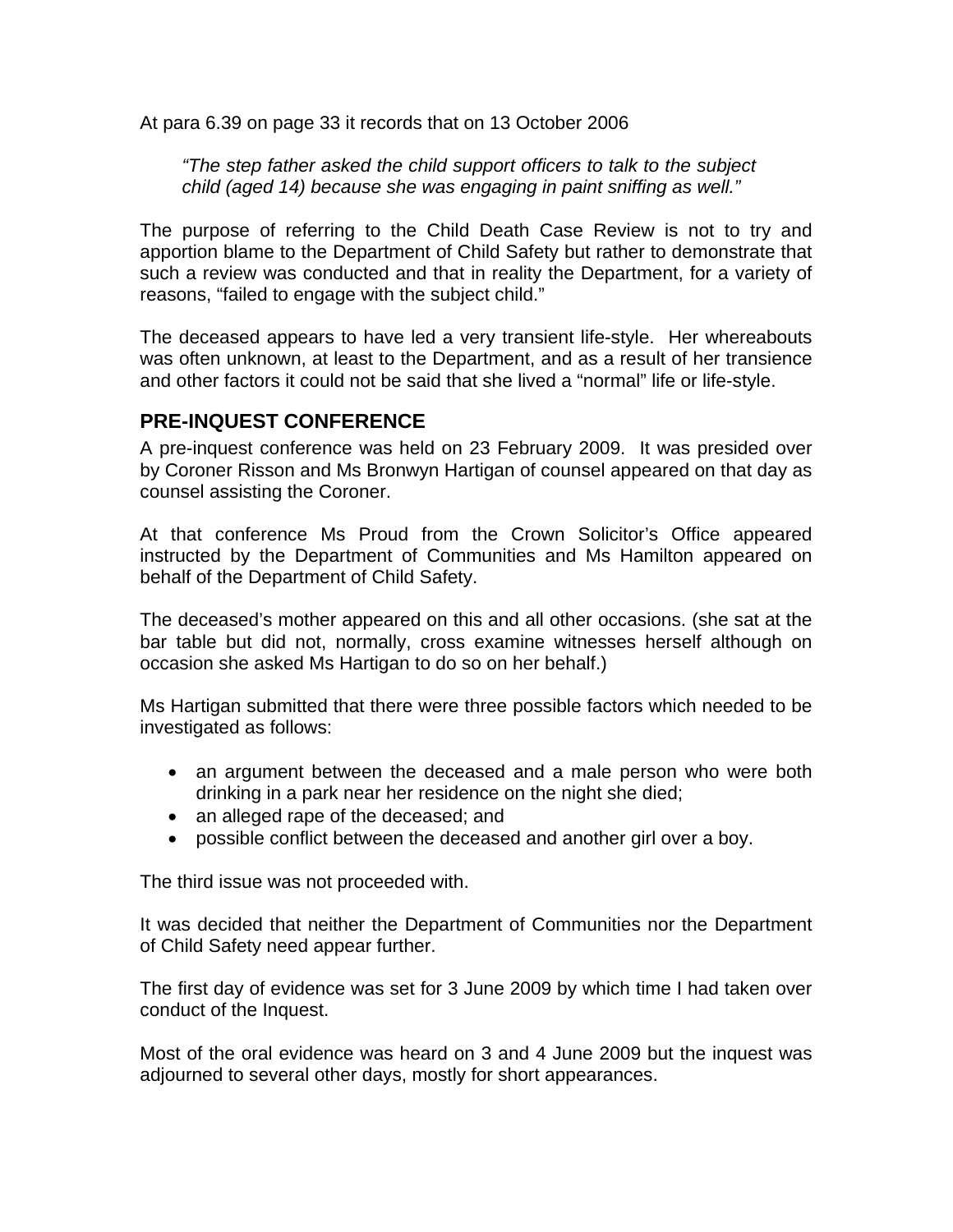### **THE EVIDENCE**

The Queensland Police Service investigated the death and provided a file to the Coroner on 14 August 2008.

Much of the file consists of statements by police and other persons, most of whom gave oral evidence during the inquest and accordingly I will not refer to these statements further at this time. It is however appropriate to thank Detective Senior Constable Hambelton for the excellent job he did to provide such a neat and easily accessible brief. This care and consideration made my job much easier.

The first witness was Detective Senior Constable Nicholas Hambelton who is attached to the Mackay Child Protection and Investigation Unit (CPIU).

He authored the police file and collected most of the evidence included in that file. He was not the original detective assigned to the task – that was former Detective Senior Constable Gregory Wass (who also gave evidence).

Detective Hambelton said that he knew the deceased to be an abuser of both alcohol and various "sniffing" substances such as paint.

He said that although rumours were abounding that the deceased's cousin, James had raped her, no complaint was forth-coming from the deceased in the 5 months between the alleged rape and her death.

He explained that in all the circumstances there was virtually no possibility that the cousin would ever or could ever be successfully prosecuted for the alleged rape.

Matthew, another cousin of the deceased was the next witness. He gave his original evidence in a transcript. He, along with some other young people, had been with the deceased on the night of 28/29 November 2007, ie. the night she died.

They had been in a park near Napier Street, Mackay, which was near the deceased's grandmother's house and the place of her death. Most if not all were drinking together and I note that at the time the deceased had just turned 15 and Matthew was only 14.

Those present at the park towards the end of the night included Matthew, the deceased, James, Ayesha and Cody.

He said that James was "rapping" and called the deceased a bitch. As a result she attempted to hit James who tripped her and she fell to the ground and later she fell on the table around which they had all been sitting.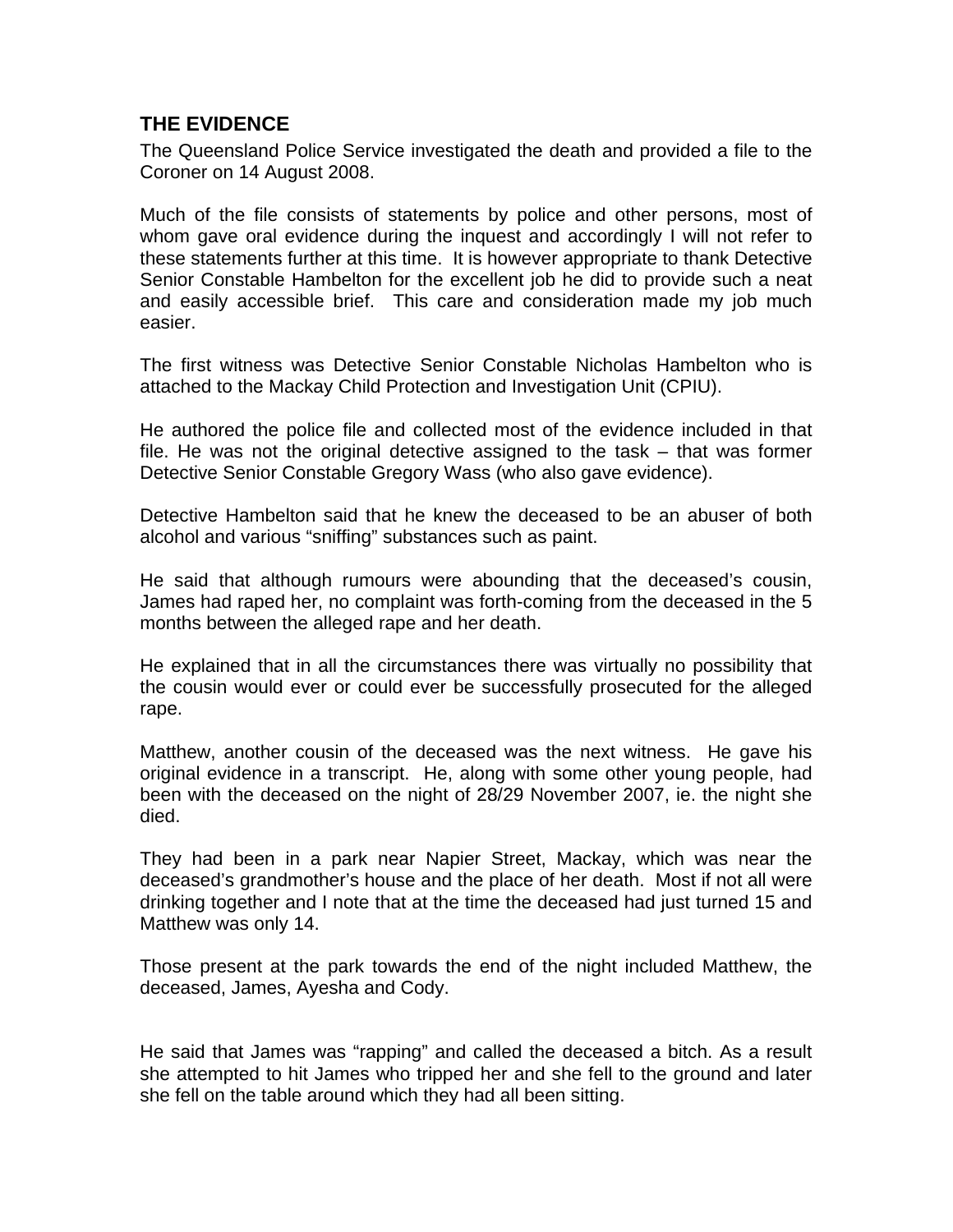After this the deceased got up and walked back to Napier Street. James went after her and called for her to come back but she just kept walking so James turned around and went back to the group.

Matthew said the deceased was happy at first "*until she got a bit of grog in her*."

Matthew opined that the deceased committed suicide

*"Because of all the stuff that happened to her, like all the bad stuff kept building up and she couldn't hack it."* 

He said that the deceased had mentioned suicide in Sept. 2007 – she had said *"something about not being in the world again and she said she's gunna hang herself."* 

When he gave oral evidence Matthew said that the deceased was not drunk – *"she only had a couple of nips and that was all"*.

It is noted that the deceased's blood alcohol concentration was .107% which, although twice the legal limit for driving, is not overly high and accords more-orless with not drinking to great excess.

Matthew said that *"we used to sniff paint but that was like 2005 and we stopped doing it."* 

I say here that I preferred Matthew's transcript evidence, give on 15 June 2008, to his oral evidence. I don't think he was deliberately untruthful but it seems that the time which had passed and perhaps the formality of the Court may have "dimmed" his memory somewhat.

The next witness was William. He provided a statement to Detective Hambelton on 7 July 2008 in which he stated that he was the deceased's cousin and he had been present at the park with the deceased, Matthew, James, Ayesha and Cody on the night she died.

He said that *"the deceased was getting pretty drunk*". He attempted to double her on his bike back to her residence at Napier Street and when they got there she went inside. That was the last time he saw her. He said that he returned to the park and stayed perhaps another ½ hour and then left and went home.

William said he was told by a friend that James had raped the deceased but he had no other knowledge of the allegation.

During oral evidence William said that he did not remember much about the night – *"we was all a bit intoxicated".*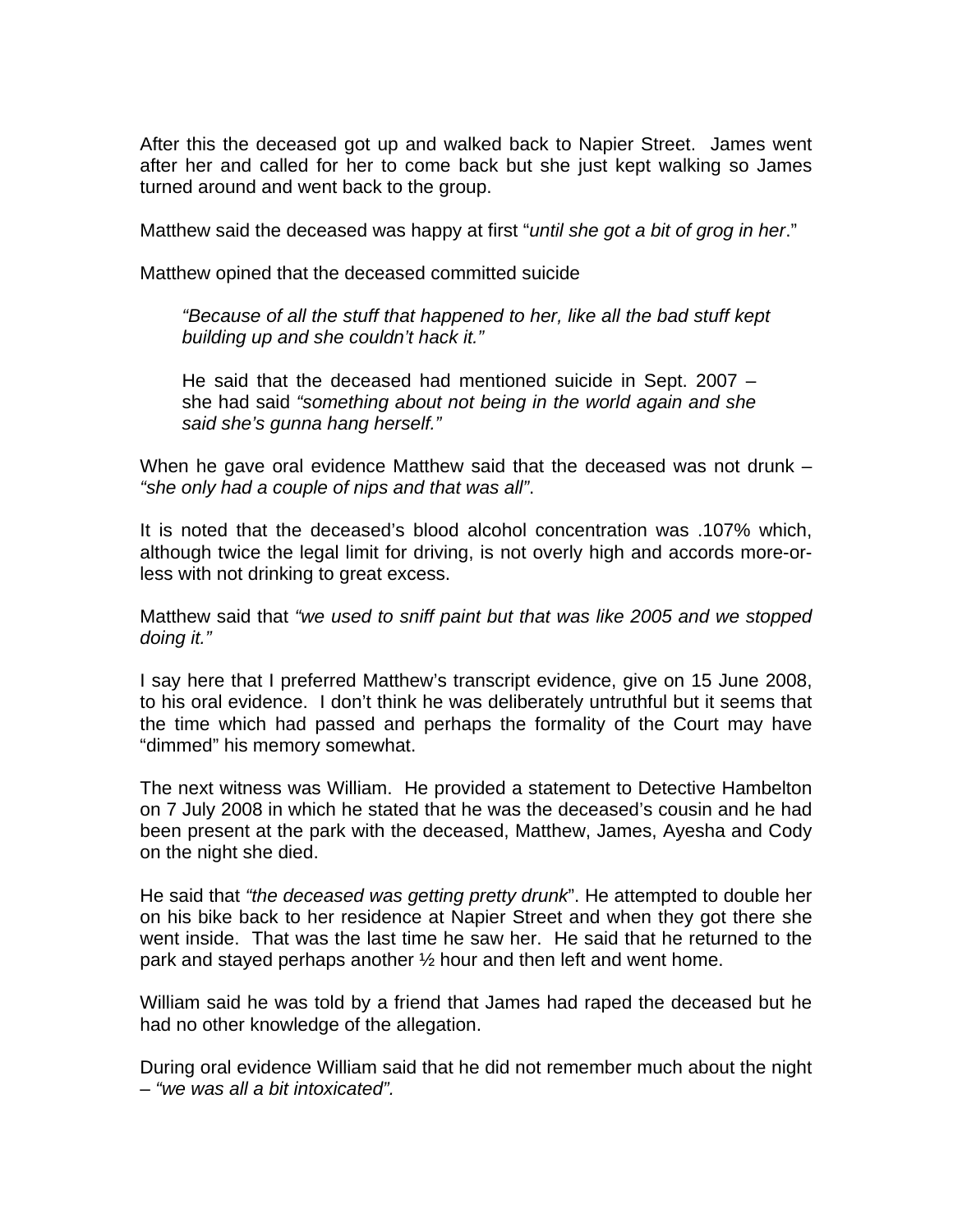In his written statement, as set out above, William said that he last saw the deceased at Napier Street so it makes sense that he was not present later in the night when James' rapping upset the deceased.

Ayesha, the next witness, was also present in the park. Detective Hambelton provided the inquest with a transcript of a conversation on 14 June 2008.

Ayesha and the deceased were friends. They were both just 15 when the deceased died.

She said in the transcript that she, the deceased and a girl called Monica were drinking Woodstock Bourbon.

After a time Monica left and did not return so the group went to the park. By this time there was herself, the deceased, William, James, Matthew and Cody.

She recalled James swearing at the deceased – *"I think he called her a bitch"* and *"she got a bit upset"* and she recalled the deceased's attempts to hit James and *"then she got up and I think she was crying and she walked home"* but in fact Ayesha did not know where she went, she speculated that she went home at that time.

She said that James followed her but he came back soon after and said he could not find her.

Ayesha said the deceased came back later, asked if there was any more alcohol and when she was told there was none she went away and came back with a bottle of Jack Daniels.

Ayesha said she and the deceased drank the whole bottle and when it was finished the deceased said *"I'm going home now – I'll see you tomorrow"* and she left, leaving only Ayesha, James and William.

Ayesha said that the three of them then rode bikes around for a while and ultimately she and James sat up until sun-up when William came back from a ride.

She said Monica came the next morning and told her about the deceased and in fact she was at Napier Street when the police arrived, shortly after the deceased's body was found by her grand-mother.

Ayesha said that she and the deceased were *"really drunk"*. She said when asked about the deceased's mood: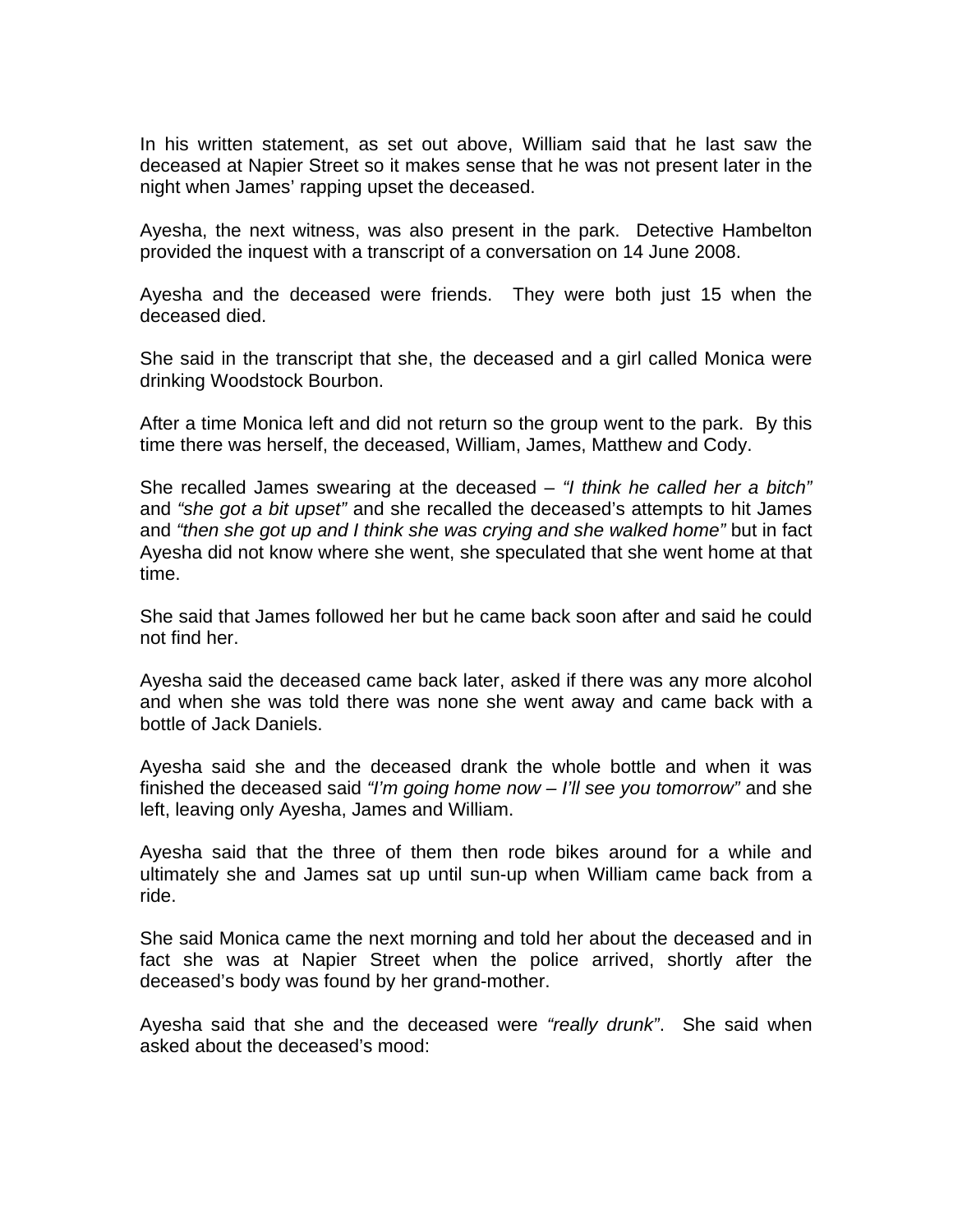*"Nothing was wrong with her – I didn't notice anything like she was upset or anything but that night she did tell me she was in love with Jordan – that's my cousin and Kerri-Lee kissed him in front of her – Kerri knew that she was in love with Jordan and that she liked him real heaps and then Kerry went and kissed him in front of the deceased and she was a bit upset about that. She was talking about that for awhile that night too."* 

During her oral evidence Ayesha agreed that she and the deceased had drunk a lot and that they were both really drunk.

She recalled James calling the deceased a bitch and the ensuing "fight" between the two. She did not know of the alleged rape of the deceased by James.

Ayesha said that she didn't *"have a clue"* as to why the deceased may have killed herself

*"She seemed alright when she left me."* 

As stated above, Ayesha recalled that the deceased left and returned with a bottle of Jack Daniels. No-one else remembers that the deceased left, returned and left again, this time from the old bus stop in Wallace Court.

Ayesha had no real explanation of why the deceased would kill herself, but she said that if she had thought the deceased was upset when she left then she, Ayesha, would have gone with her – but it did not appear to be necessary.

The next witness was Kathleen who was interviewed by Detective Hambelton and a transcript was provided.

Kathleen recalled a conversation with the deceased and two friends at Mackay TAFE. She said that the deceased said that James had raped her the night before *"when they were running from the coppers"* in James Street, Mackay.

Kathleen claimed that the deceased changed after the alleged rape.

*"You can just tell that she wasn't happy anymore – as happy."* 

During her oral evidence Kathleen recalled the conversation at the TAFE. She said she told the deceased *"you should do something about it"* but the deceased didn't want to because *"she was just scared of what's going to happen with the family and everything".* 

Kathleen was of the opinion that the alleged rape could have been the reason the deceased killed herself.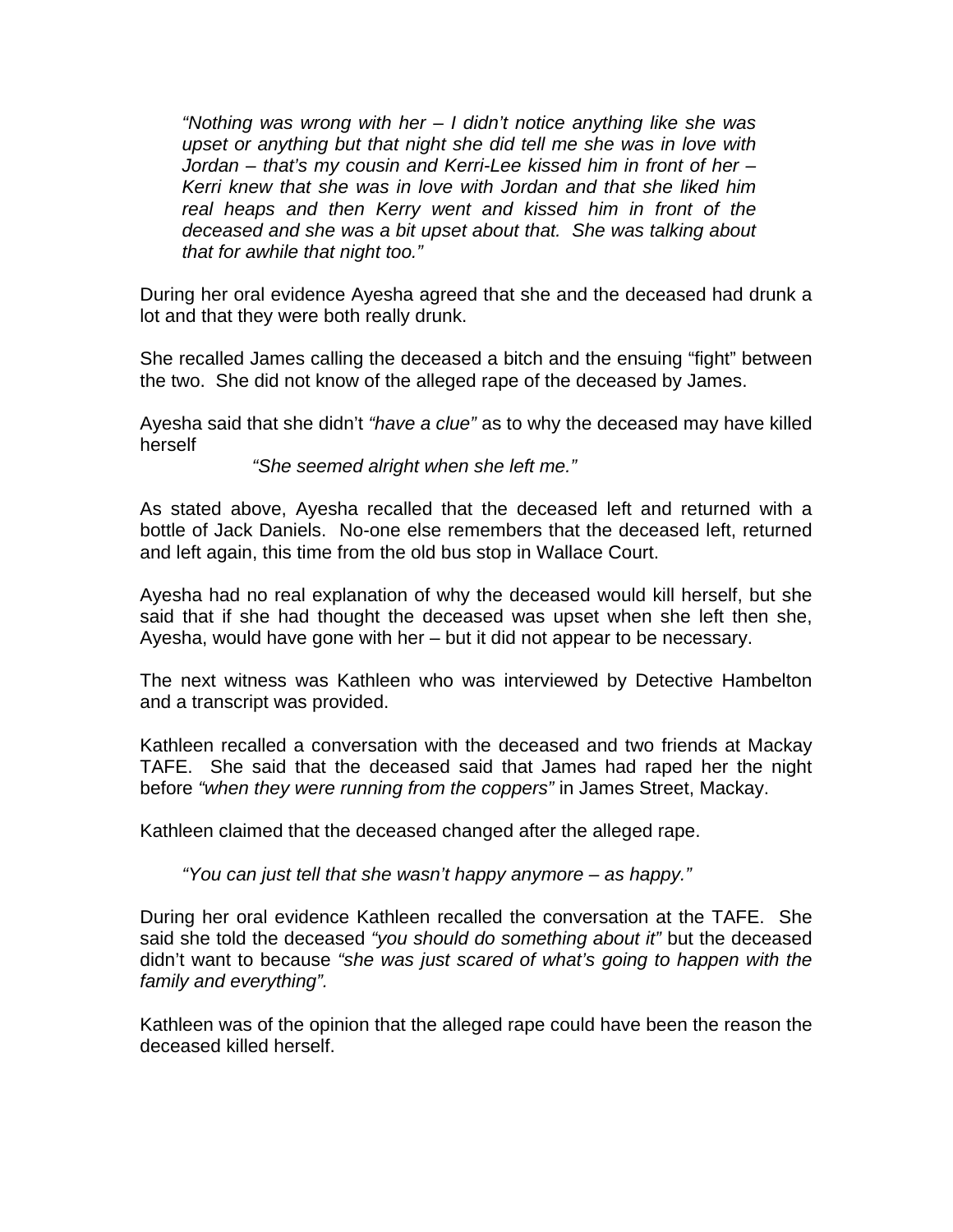Kathleen had consumed alcohol with the deceased at other times and she said that she *"was a pretty happy drinker when I was around her".*

Former Queensland Detective Senior Constable Gregory Wass gave evidence that he was the detective assigned to the death of the deceased, even though that was his last day in the Queensland Police Service.

He said he completed the Form 1 and interviewed a couple of people and in his opinion while the deceased had drunk alcohol and there had been the "*fight*" with James, he said:

*"I don't think it stemmed directly to the incident that night. I think there was obviously underlying problems."* 

He was unable to elaborate further on what those underlying problems may have been.

The next witness was Lawrence. He was not at the park that night but he said that he had told William that the deceased had told him that James had raped her.

He said that as a result he and James *"had a bit of a fight".*

Andrew gave evidence that the deceased had told him and Kathleen and Rachel that James had raped her the night before at a house in James Street. The conversation took place at Mackay TAFE.

Andrew and his sister had been interviewed by Detective Hambelton and both knew of the alleged rape – Andrew had been told by the deceased and his sister had been told by Kathleen.

Cody was interviewed by Detective Senior Constable WASS on 29 November 2007, ie. the day the deceased died.

He also gave oral evidence. Cody had been with the deceased and the others at the park. He said that while he was not drinking the others were. He said he left the part at about 03:00 and the only person to leave before him was the deceased.

He said:

*"She had a big fight with James and then she took off."* 

He thought that she had left between 01:00 and 02:00. He said the fight related to James rapping and during the song he called the deceased a bitch … *"just mucking around and she took it to heart"* and he then described the physical pushing and so on.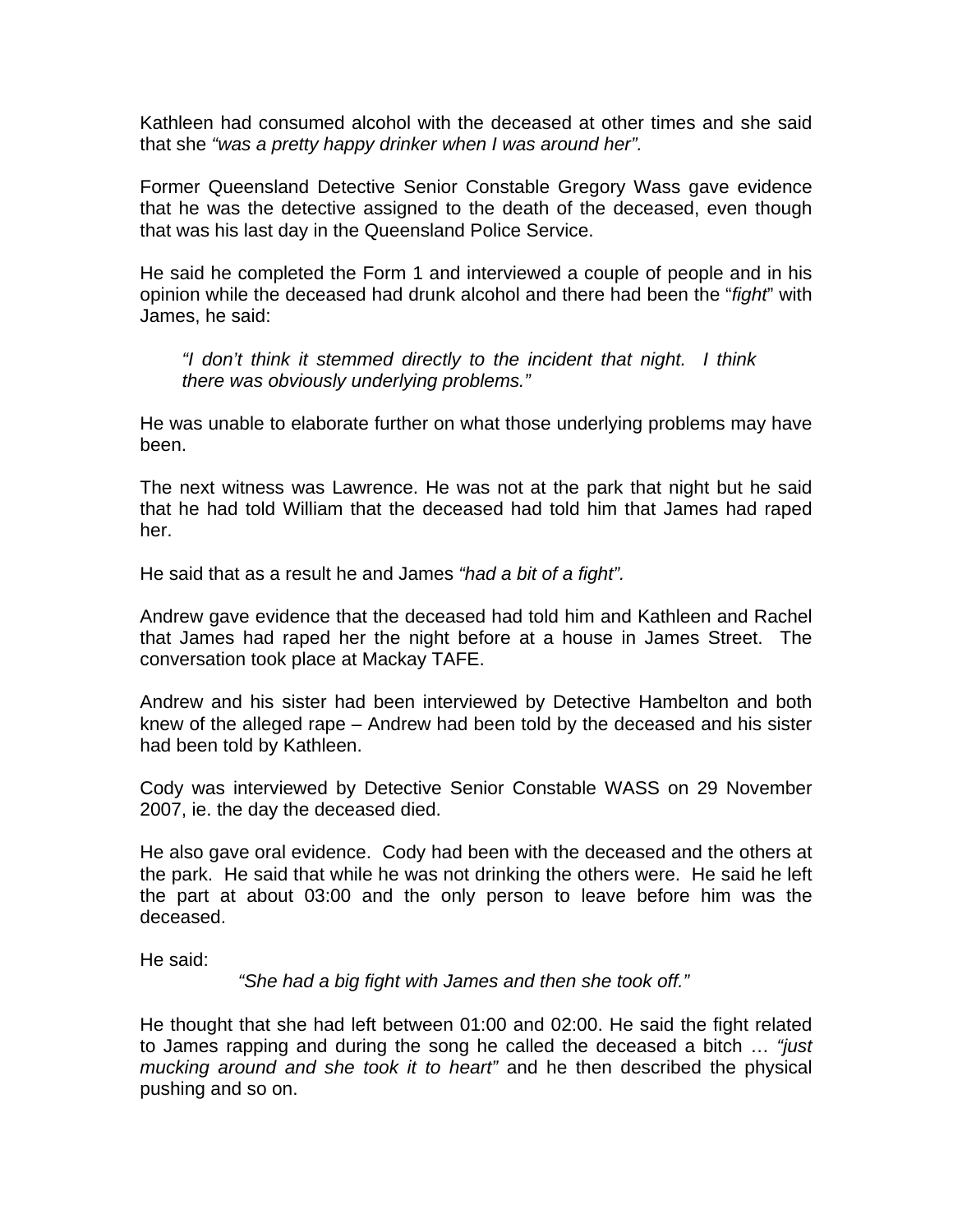Cody said that before the fight the deceased *"was pretty happy but then when James called her a bitch then she like went off a bit angry"* and he said *"when she's drunk she takes little comments to heart".* 

He said that the deceased seemed *"good, happy"* most or all of the time, ie. on the previous days but *"she always used to get depressed when she drinks sometimes"* and *"she gets real down on herself"* and *"she says all this stuff about suicide and stuff like that".*

He said she had mentioned suicide before and had in fact cut her wrists before but the cuts weren't deep – she *"self mutilated."*

Cody also said that the deceased had told him that *"once when she was drunk she put a rope around her neck – she was going to hang herself."* 

He thought both the wrist cutting and the rope incident had happened on separate occasions some months earlier.

In his oral evidence Cody's story was a bit different, eg. he said he was drinking whereas he told Detective Wass he was not.

I don't know why the story changed – perhaps he was more guarded about his own illegal activities ie. drinking on 29 November 2007 than he was in court or perhaps he was just tired?

In any case his recollection of the more important details remained consistent.

He recalled the rapping which led to the fight and then the deceased leaving the park and he did not see her again.

Cody said that the deceased had mentioned self-harm and suicide on a number of occasions but to him *"it sounded like she was mucking around".* 

He did not know of any things going on in her life which would cause her to say those things. He said he knew of the alleged rape of the deceased by James and in fact the deceased herself had told him. He said *"she was drinking and she just told us and then she just broke into tears."* 

She had also told him that one of James's mates was present at the time but she did not say that this mate had raped her as well, nor who he was.

Cody thought that a number of factors may have contributed to the deceased's death including the fight with James, the rape and the fact that she tended to get upset when drunk.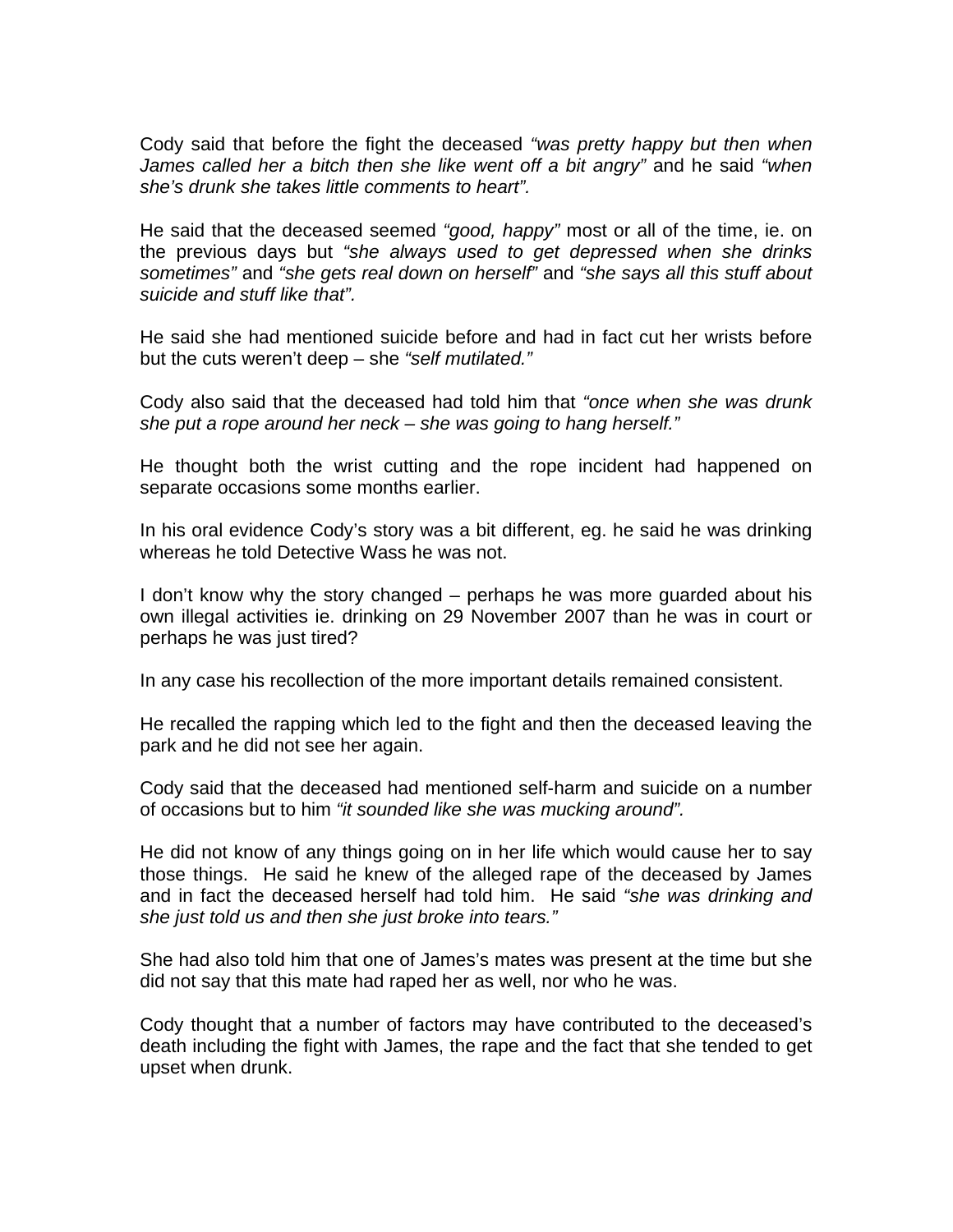James was the deceased's cousin. He was not interviewed by police earlier and he gave evidence via the telephone. He was with the deceased and the others in the park. He was rapping and called the deceased a bitch. He explained this by saying:

> *"I was singing a song and had a few too many drinks and I had a bit of a foul mouth."*

He said the deceased took offence but no-one else did although some of the others *"had a bit of a dirty look on their face".* 

He described the fight with the deceased and how she had walked off. He said he ran after her and said he was sorry but "*she never came back"*.

James was frank about his sexual relationship with the deceased. He said sex was consensual and it had occurred about 4 or 5 times before the police came and took him and the deceased away ie. from James Street on 15 June 2007 and about 10 times altogether.

James explained his feelings when he heard of the deceased's death:

*"a thousand things were running through my head straight away".* 

The fact that he had called her a bitch was *"definitely a big one"* and he acknowledged that the physical fight would have also upset her.

Furthermore, he also acknowledged that having sex with the deceased *"was bad"*  because of their relationship as first cousins.

Former Senior Constable James Hinds provided a statement and gave oral evidence.

He said that he attended a noise complaint at Dolphin Street Mackay at about 11.40pm on 15 June 2007. He was in the company of Constable Fiona McGrath. During the attendance he heard the deceased sobbing and found her hiding under a Ford utility. Constable McGrath looked after the deceased and he ie. Senior Constable Hinds went looking for other juveniles who had run off when the police came.

He found James hiding under a house with his jeans not up properly and a condom on his penis. James was intoxicated and was arrested for trespass. He thought that a complaint of sexual assault may have been forth-coming so he remained at the scene to establish a crime scene if necessary but no complaint was made by the deceased and after doing certain things he left the area.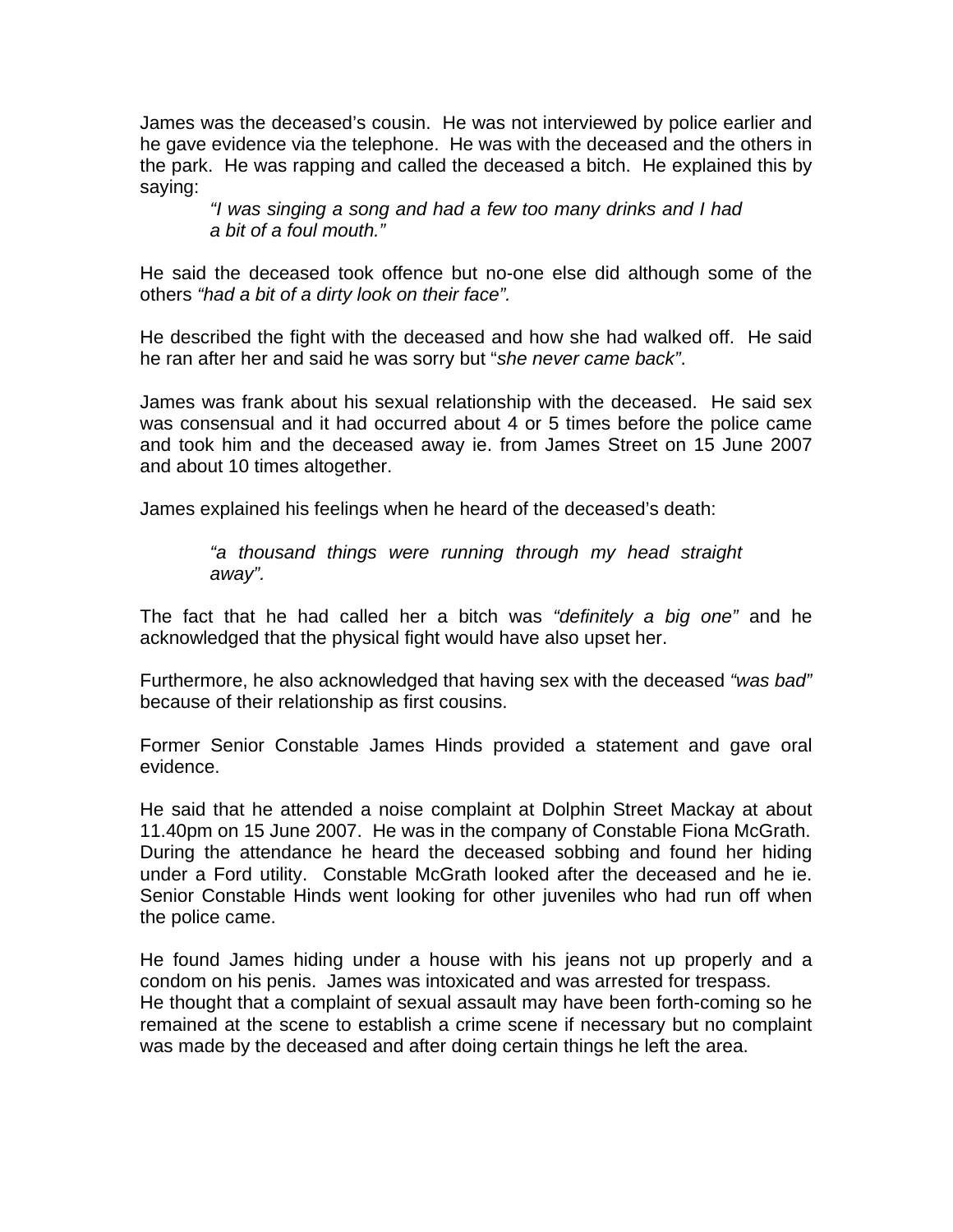The next witness was the deceased's maternal grand-mother. She had provided a statement and she also gave oral evidence.

She resides at Napier Street. She found the deceased's body hanging in the lemon tree.

When she found the deceased she thought she was merely asleep. She said:

*"she was in between the tree and the fence and was leaning on her elbow against the fence and her legs were out straight. I thought she was just sitting there and had fallen asleep."* 

She went over and spoke to Katherine but there was no response.

*"I touched her arm trying to wake her up. She didn't move and didn't talk and her arm was stiff. I looked close and there was some rope wrapped around the branch of the lemon tree and the rope went around her neck and she was leaning at an angle so the rope was tight."* 

She then realized that the deceased was dead and she went and got the rest of the family to come out.

She said in her statement:

"The deceased was a happy girl. I saw her last night about 7pm and she was happy and joking. She has never said anything to me about wanting to hurt herself or anything like that. She isn't taking any medication because she's a healthy and happy girl. I never thought she could do something like this and it's come as a complete shock."

I noticed with sorrow that there was a very marked difference between the statement made on 29 November 2007 and the evidence she gave to the Court on 4 June 2009. The deceased's death and other things appear to have taken a significant toll on her.

The deceased's aunt was the next witness. She is the mother of James

She had been interviewed by Detective Hambelton on 21 December 2007 and she also provided oral evidence.

In the transcript of the interview, she denied ever telling the deceased's mother, that James had admitted telling her that he had raped the deceased but she did say that she had asked James who the other boy was and James told her it was Andrew. Andrew said in evidence that the deceased had told him and Kathleen and Rachel that James had raped her.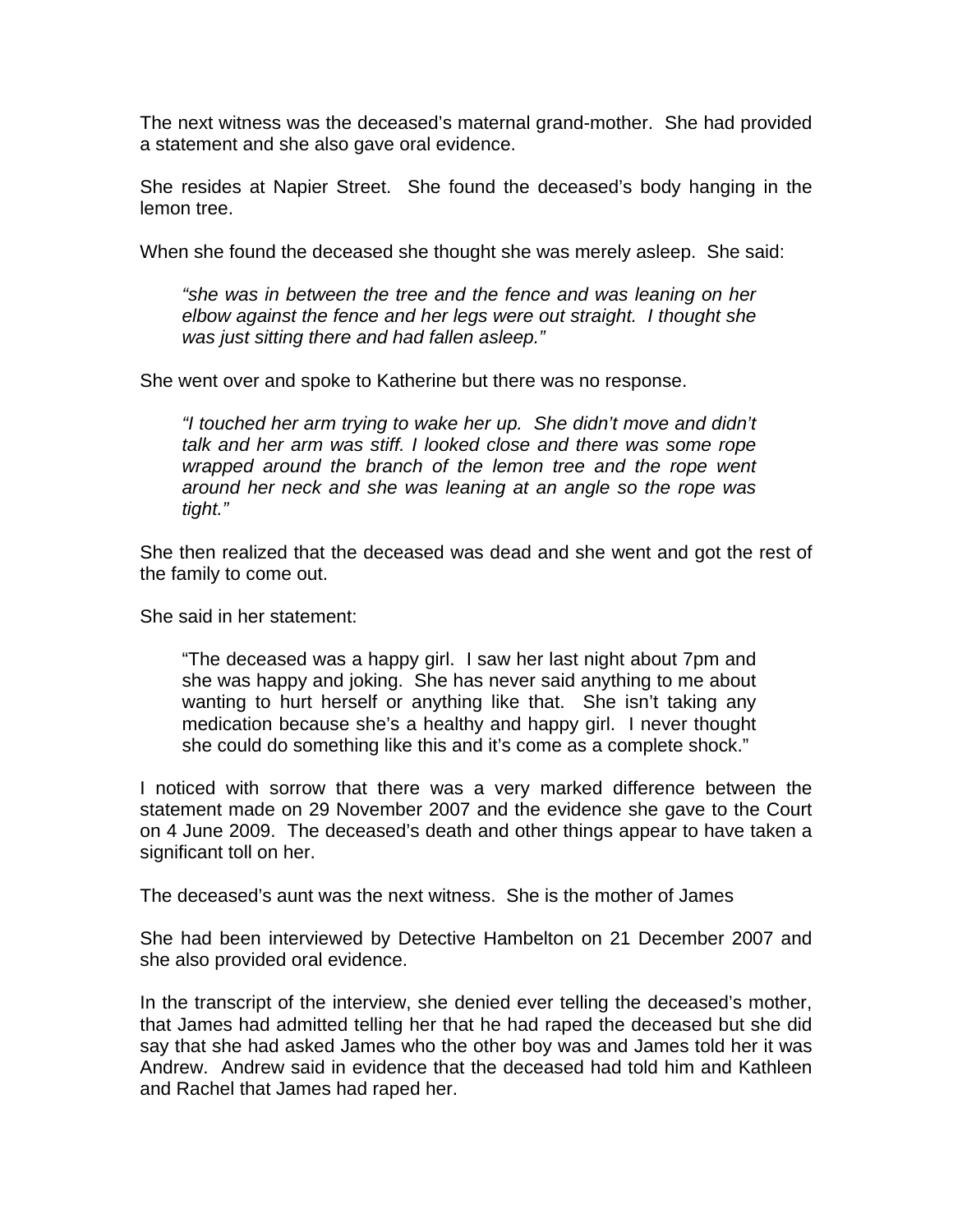James had also denied ever having spoken to his mother about the rumoured rape.

The evidence from the deceased's aunt on this matter is not satisfactory – but overall this is of no great significance to the inquest.

Rachel had been interviewed by Detective Hambleton on 7 March 2008 and she also gave oral evidence.

She said that she was with Kathleen and Andrew at the TAFE when the deceased told them that James had raped her. Rachel said that she believed Katherine because "*she wouldn't have made it up*". Rachel thought this was in the middle of 2007. She related it to a party or something similar. It seems that this may have been on 15 June 2007, the night that Constables Hinds and McGrath were called to James Street.

She also thought that this was the first time the deceased had told anyone but that after this time the deceased did tell other people.

Constable Fiona McGrath was with Senior Constable Hinds when they attended Sophia and James Streets Mackay at about 23:40 on Friday 15 June 2007. She said they found the deceased crying under a motor vehicle and Senior Constable Hinds found James under the same house.

In evidence she said that on the night, at Sophia Street, the deceased:

*"appeared to be upset; a little bit distressed; a bit erratic; crying and a little bit unreasonable."* 

After they had gone to the Mackay Police Station, the deceased was "*quite hostile and unco-operative*".

The deceased did not tell Constable McGrath or any other police officer that James had raped her or even that they had had sex although James was found with a condom on his penis.

Police officers Hinds and McGrath both believed that something had happened that night between the deceased and James but nothing was said to police and no complaint was ever made by the deceased.

#### **ANALYST'S CERTIFICATE**

During the inquest we heard evidence from 2 analysts from the Queensland Health Forensic and Scientific Services at Coopers Plains in Brisbane.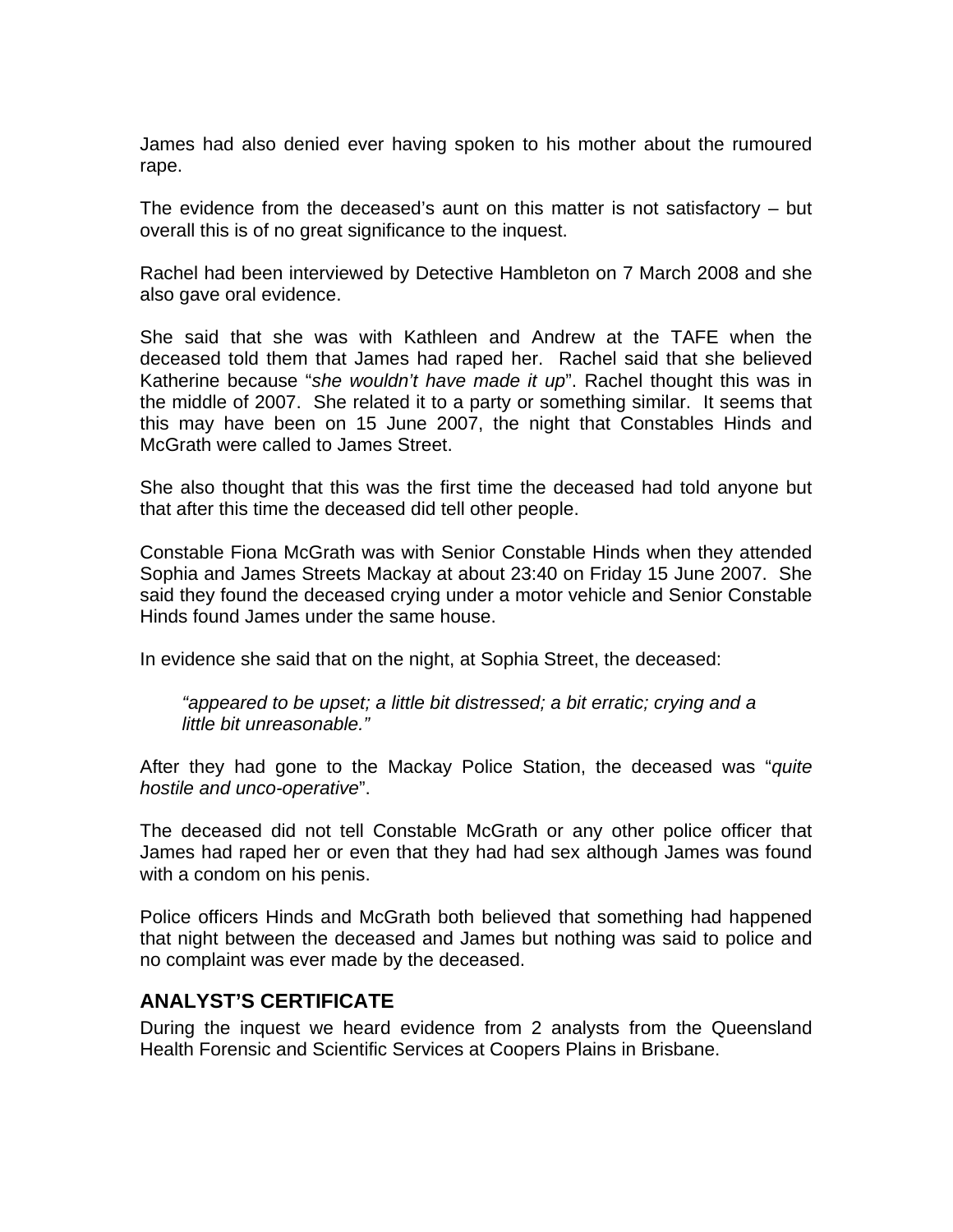Gareth Entwistle provided 3 certificates. The first, dated 21 April 2009 certified that blood had not been analyzed and that no drugs were detected in liver samples.

This was found to be unsatisfactory given the evidence that the deceased had been drinking alcohol. As a result we requested a further analysis which was dated 2 July 2009, and which certified that at the time of her death the deceased had a blood alcohol reading of 107mg/100ml, ie. 0.107%.

The third certificate, dated 17 September 2009, certified the same as the second in relation to blood alcohol concentration, ie. 0.107% but also certified that Toluene and Xylenes were detected in her blood and Toluene was detected in her liver.

Mr. Entwistle gave evidence that toluenes and xylenes are solvents and may be found in spray can paint and toluene is also present in petrol. The laboratory was able to detect these chemicals but unable to quantify them.

A fourth certificate was from Timothy James George Gardam. This certificate became necessary because we had to link a blood sample with a liver sample using DNA to confirm that both samples came from the deceased.

This analysis allowed the third certificate to be done, ie. after blood and liver samples were both identified.

#### **CONCLUSION**

The picture painted of the deceased is very sad.

The Child Death Case Review picture was of a transient lifestyle which could not have permitted regular school attendance and therefore the opportunities that education provides. Such a lifestyle also meant that her life was unstable – she seemed to move very regularly.

The witnesses who were personally involved with the deceased were all of the same mould – teenagers with potential – but seemingly no-one to bring that potential out.

On the night she died the deceased was "allowed" to be out late at night with 4 other children. They were in a park only metres from the homes of at least some of them, including the deceased. They were 14, 15, 15, 15 and 16 years old – and they were drinking alcohol, mostly to excess.

They were unsupervised and apparently no-one cared where they were, who they were with or what they were doing.